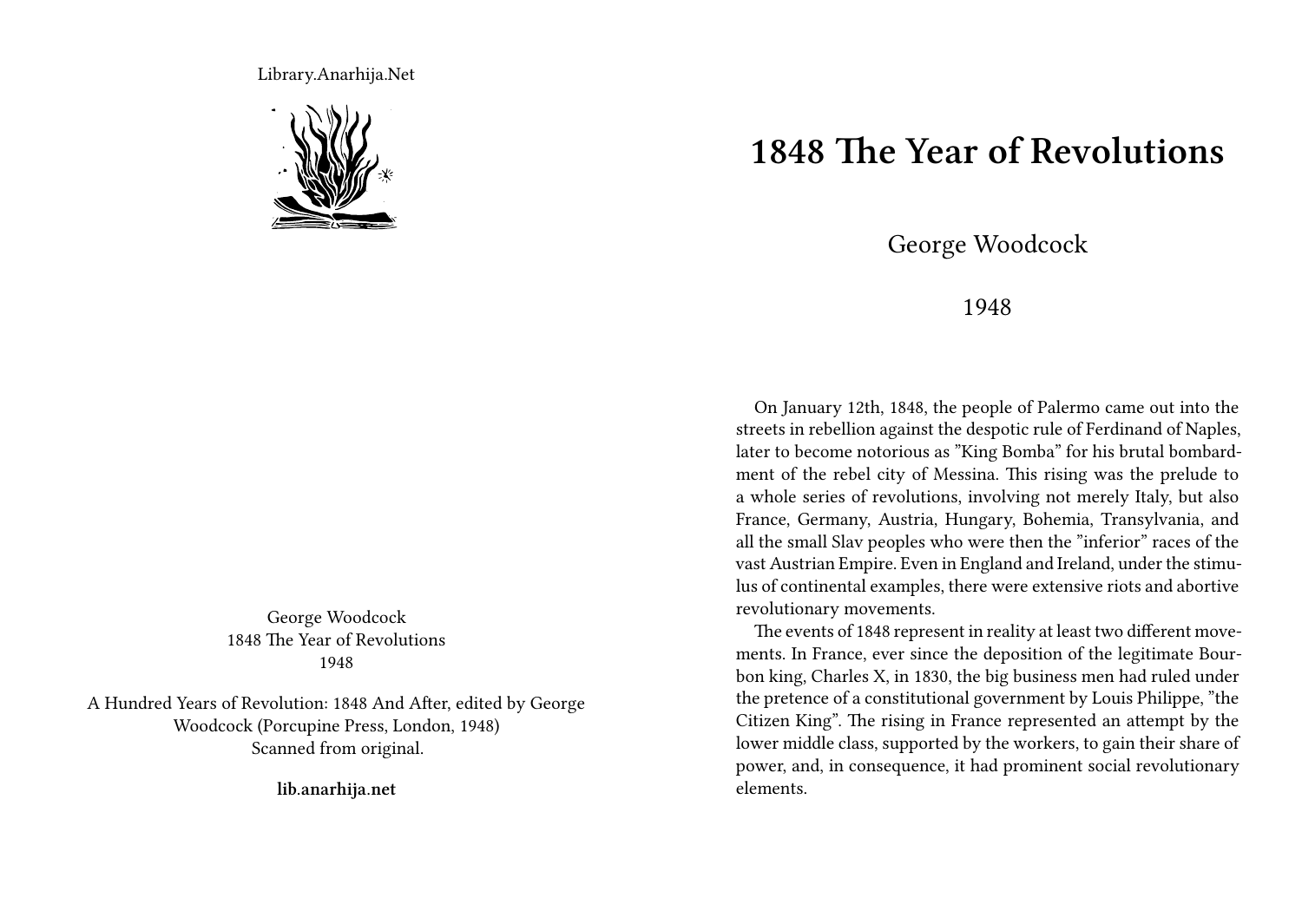The risings in the rest of Europe, on the other hand, were directed largely against the power which was wielded by the old conservative, Metternich, who, since 1815, by his direct domination over the whole of Central Europe and Italy, and his influence on the remaining continental rulers, had contrived to maintain, in spirit if not in name, the Holy Alliance of reaction and obscurantism as the main force in Europe. Assisted by the Pope, the princelings of Germany, and the rulers of those parts of Italy which, like Tuscany and Naples, were nominally independent, he had maintained as far as possible an almost absolute form of dynastic government, based on an aristocratic society. Austria, from which his power stemmed, was governed in the most despotic manner, and was known as "the China of Europe", since it was isolated by the most severe of censorships. No newspapers could be published, and books, whether printed internally or imported from abroad, were subjected to the most rigorous examination before the citizens of the country were allowed to read them. Even the mildest radical or reformist propaganda was forbidden, and an efficient political police system assisted the control of Metternich and the Emperor Ferdinand.

The remainder of Germany was, in theory, a federation of large and small sovereign states, under the suzerainty of the Emperor. In fact, these States were completely under the reactionary domination of Metternich, who quickly called to order any prince daring to defer to liberal pretensions. Where a principality, like Baden, began to show the least sign of yielding to progressive tendencies, Metternich was quite prepared to interfere directly in its internal affairs. The only State in the German federation that really challenged the power of Austria was Prussia, but this was merely a dynastic struggle, and the Hohenzollerns were in complete agreement with Metternich over his policy of suppressing the democratic movements within Germany.

Within Austria were included, not only the small country which now bears that name, but also territories that today form parts of Czechoslovakia, Poland and Jugoslavia. In these areas all nationalist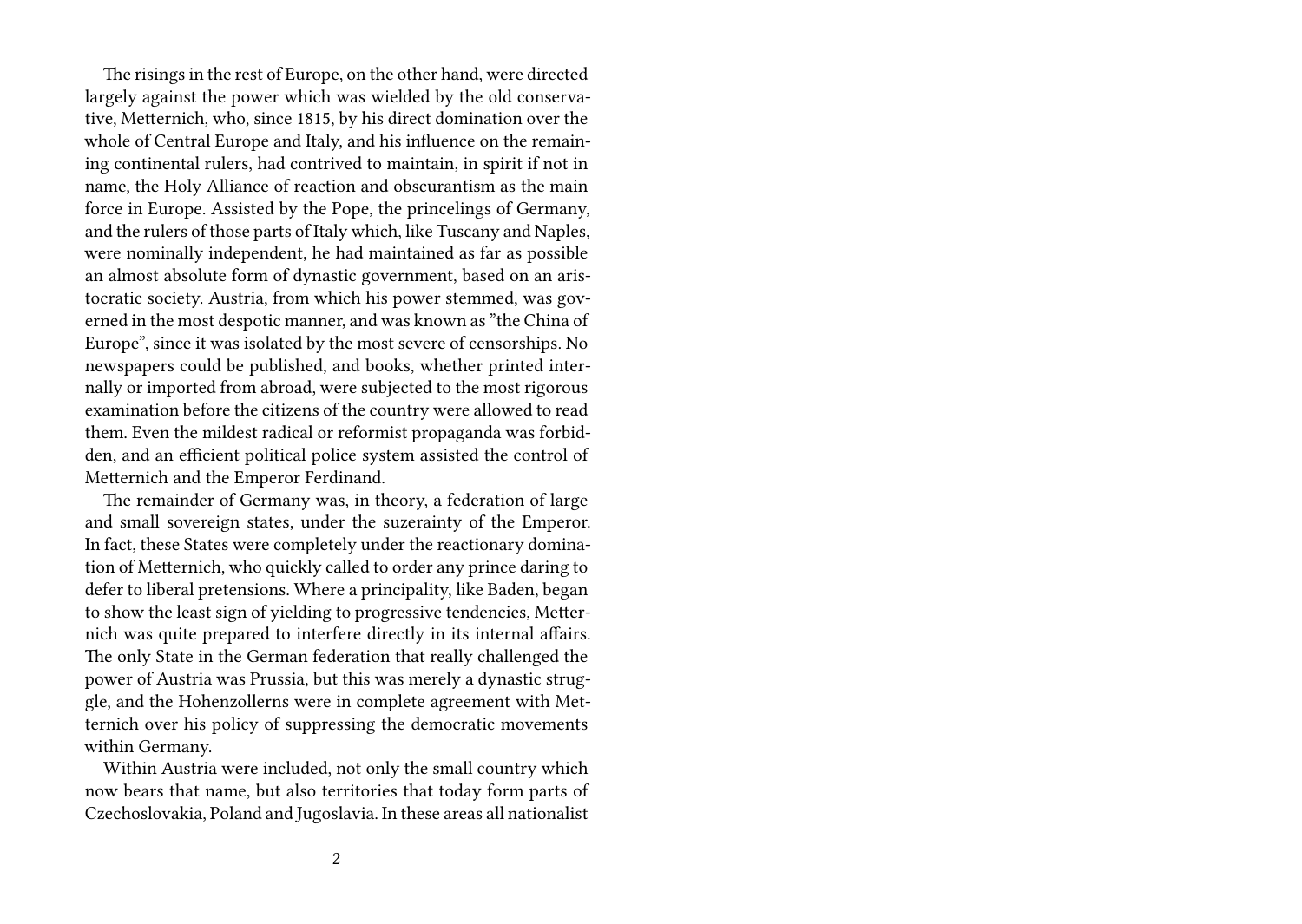or democratic movements were carefully suppressed, the native languages were, as far as possible, forbidden, and all the key posts and services in the public administration were in the hands of Germans from Austria.

Among the subject territories was also the northern part of Italy, which, after the first fall of Napoleon in 1814, had been occupied by the Austrians, and retained as an Austrian dominion at the peace of 1815. The possession of this area gave the Austrian government strategic control of all Italy. While the native princes had returned to their provinces in 1814, and perhaps enjoyed more real sovereignty than the German princes, the Imperial authorities were careful to allow no democratic excesses even in parts of Italy outside their nominal control, and the comparative lack of direct interference was due only to the fact that most of the Italian princes were themselves too despotic to do anything that might displease Metternich. When, in 1821, the people of Naples rose and forced a democratic constitution on their king, the Imperial authorities did not scruple to violate the sovereignty of Neapolitan territory by sending an army to suppress the liberal movement and re-establish the old autocracy. The only state in Italy that possessed any real independence and could afford even the mildest leaning towards liberalism was the kingdom of Piedmont, which also included Genoa and Sardinia. This was due in part, at least, to the fact that Piedmont enjoyed a certain veiled support from both France and the Swiss cantons as a counterbalance to Austrian influence in Italy.

The remaining country over which the Emperor ruled was Hungary. This country was not part of the Empire, and was nominally independent, the Emperor of Austria ruling it as king. But, in fact, since the days of Maria Theresa, it had become dominated by the Emperor's German bureaucracy, and continual attempts had been made to interfere with the rights of the Magyars, the ruling people of the country. But the Magyars were only one race in that sprawling land, which included Transylvania, inhabited largely by Roumanians, and Croatia, with its Slav population, as well as part of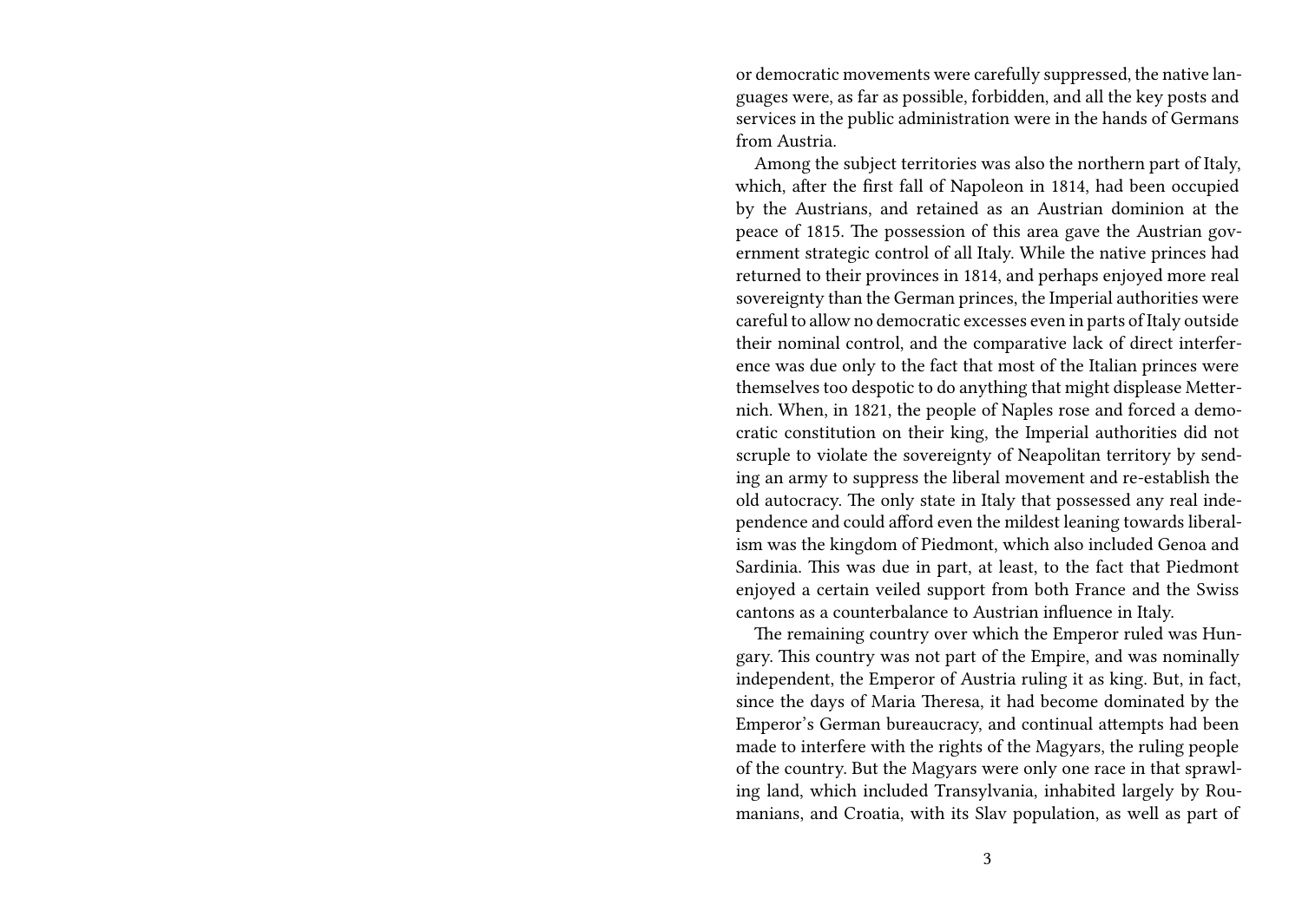Serbia. The Magyar aristocracy, while claiming independence from Austrian domination and equality with Germans within the Habsburg dominions, themselves repudiated and tried to suppress any attempt by either Roumanians or Slavs to claim their autonomous rights, and attempted to maintain their continued suppression under Magyar institutions.

Feudalism persisted throughout Germany and the Austrian subject territories, with the exception of northern Italy, which had been freed of this particular institution by the Napoleonic rule, and the peasants were subjected to the tyrannies of the local landowners as well as those of the centralised bureaucracy. Unlike France and England, these countries had as yet no large class of industrial workers, and the middle class was only just emerging into a condition of political consciousness, much retarded, in the small states at least, by the general economic dependence on princely and aristocratic patronage. Nevertheless, the opening of communications and extension of commerce with the outside world, as well as the emergence of an industrial revolution in parts of Germany, were welding the bourgeoisie into a conscious class, of whom the more prosperous were feeling the manifold disadvantages of the division of Germany into thirty principalities, with as many frontiers, customs barriers and codes of local law, and were beginning to join the liberals in their demands for a united democratic Germany.

The first, and also the most bitterly fought revolution of 1848, was that which began in Italy in January of that year. The Italian revolutionary movement was essentially and predominantly nationalist. The middle classes were opposed to the separatist ideas of the various princes, who were concerned mostly with their own immediate local or dynastic interests. Having enjoyed a temporary unity under the Napoleonic government, the Italian bourgeoisie were not slow to see that, however irksome that dictatorship may have been, it gave them more commercial opportunities than the return to eighteenth-century conditions. They looked to the unity of Italy in a bourgeois democracy. Some, like Mazzini and Manin, wanted a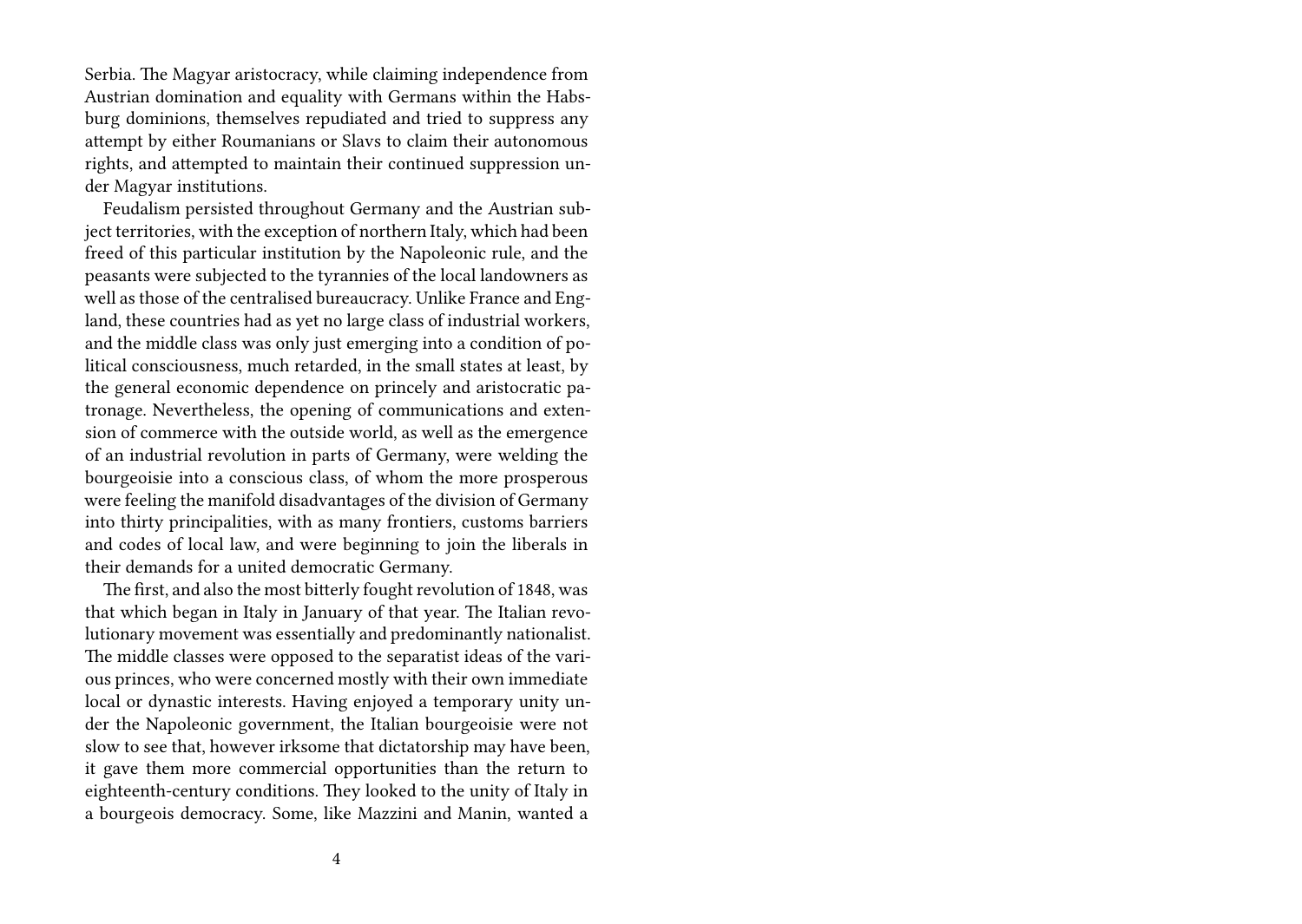fillment, usually in an ironically perverted form, of the ideals for which the men of 1848 fought, often futilely, and never more than half-realising the significance of their acts.

republic, but the majority of the Italian liberals would have been content with a kingdom, and they looked towards Charles Albert of Savoy, the King of Piedmont, as the possible future king of a united Italy. Generally speaking, in the early part of the nineteenth century, there was a remarkable unity among Italians of all classes in their desire to get rid of native rulers as well as foreign oppressors, so heavily did the yoke of Austrian police tyranny, Papal obscurantism and the cruelty and corruption of the petty king: and princes, weigh upon burgess, peasant and artisan alike. Thus the risings of towns and districts often showed an amazing unanimity, aristocrats, tradesmen, workers, farmers and even priests and monks, playing their part in the movement for a revolution that would free them from the intolerable oppression and corruption they had to endure.

The prelude to the risings of 1848 came when Gregory, one of the illiberal Popes, died and, owing to the dissensions within the College of Cardinals, the timid Pius IX, Pio Nono, was elected. Pius was not wholly hostile to the liberal cause in Rome, and the month after his election he conceded a partial political amnesty, and granted permission to form a civic guard in the city of Rome. From that time onwards Pio Nono became, like Charles Albert, an unwilling figurehead of the Italian revolutionary movement. He was regarded as a liberal opponent of the Austrians, which he certainly was not, and his minor concessions gave a great impetus to the movement for constitutional government and Italian unity, and helped to prepare the way for the risings of 1848.

Significantly, the first risings took place in January, 1848, in Milan and Palermo, the former city in the centre of the provinces subjected to the hated Austrian rule, the latter in the most disaffected part of the dominions of the King of Naples.

Neither of these risings was immediately successful, but they were followed by riots in all the principal cities, and during February the leading sovereign princes of Italy, the Pope, the King of Naples and the Grand Duke Of Tuscany, yielded in terror to the demands of their peoples, and promised constitutions.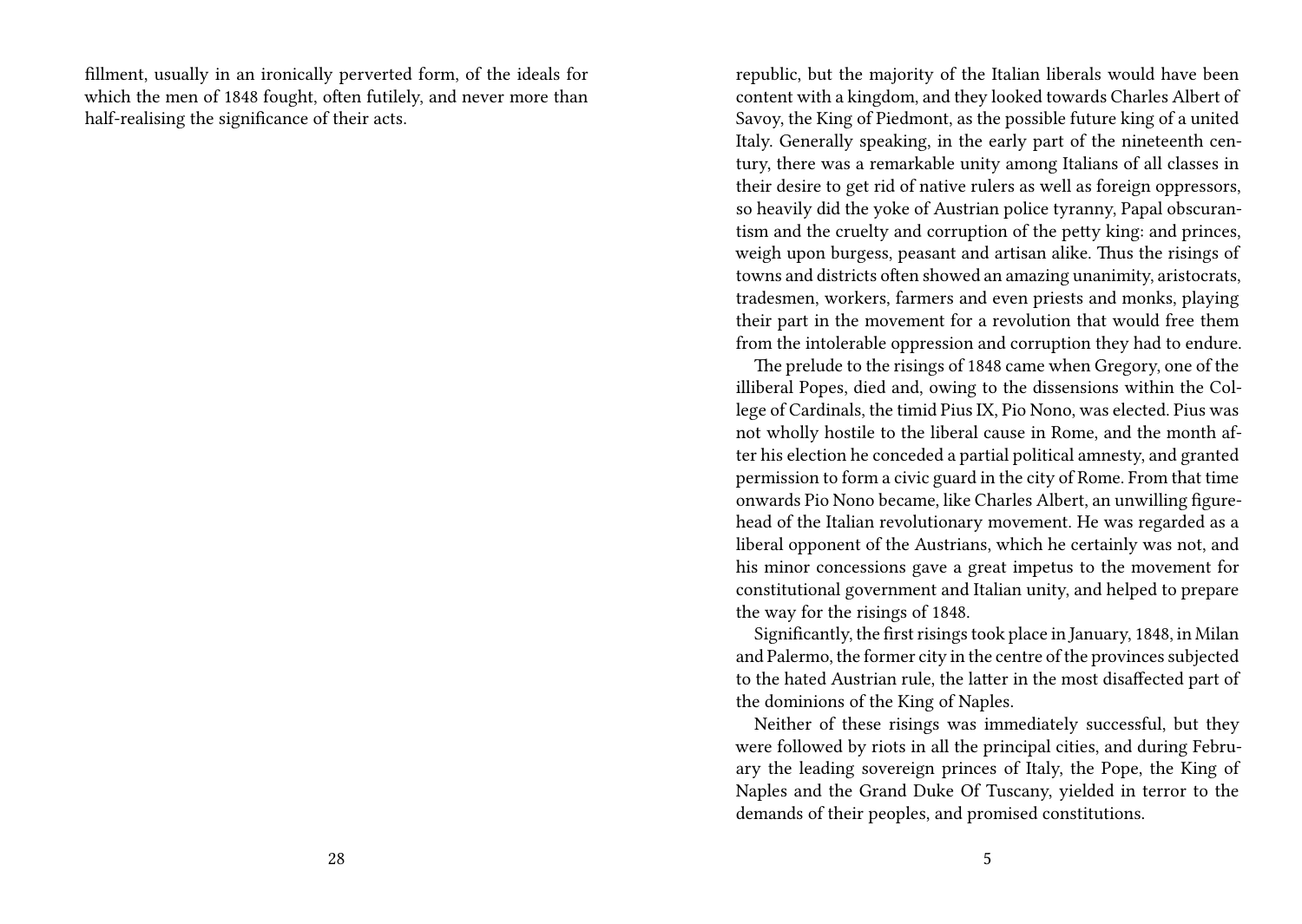The revolutionary initiative now passed to France. The political trickery and attempts at absolute rule of Louis Philippe and his minister Guizot, the French Metternich, the corruption that permeated the whole administration and more or less sold France to the big financiers who supported the Orleanist cause, the restricted suffrage which gave participation in the Government to a very tiny minority of the population, all combined, by the end of 1847, to produce a widespread movement for constitutional reform, and the opposition to the inept rule of Louis Philippe spread to all classes, even including the big financiers, who were being hit by the economic crisis, which during 1847 and the early part of 1848, caused very wide distress, particularly among the industrial workers, many thousands of whom were unemployed in all the large towns.

Guizot and his fellow ministers promised reform and then went back on their word; in the end the disgust with their manoeuvres was so great that a general demand arose in Paris for the dissolution of the Government. The ministerial majority in the Assembly dwindled until it was only preserved by the fact that many seats were held by government functionaries.

The final clash came over an apparently minor issue, as is often the case in revolutionary upheavals. The Liberals, led by Odilon Barrot and Thiers, had adopted as a propaganda device the idea of holding political banquets throughout the country, at which they hoped, by the numbers of their supporters, to impress the few electors into returning a vote hostile to the Government.

The increasingly general discontent, and the apparent success of the Liberal campaign, led the King and his advisers into an act of panic which provoked a wholly unexpected resistance. A great banquet in Paris was announced for February 22nd, and the Government decided to forbid it. Much feeling was aroused over this question, and on the appointed day the people of Paris came out into the streets to display their solidarity with the cause of reform. The Liberal leaders did not hold their banquet, but the barricades began to rise in the working-class streets. Before this popular indignation

years playing an influential part in the French, Italian, Russian and American working-class movements.

Another Russian whom 1848 set irrevocably on a revolutionary course was Alexander Herzen. A confirmed sceptic, and a very ironical observer of the shortcomings of the 1848 revolutionaries, Herzen almost unwillingly retained his ideals, and in the following decade founded a Russian emigre paper, The Bell, through which he wielded a greater influence than any other single person on the development of a Russian liberal and revolutionary movement against the Tsarist autocracy.

In Italy the influence of Mazzini was for some years very great in the revolutionary movement, but after the unification it gave place to the more definite social ideas of the socialists and anarchists.

In Ireland the farcical failure of 1848 prepared the way for a stronger nationalist movement, which, under the Fenians, brought a really effective opposition to the British rule. In England, with the discrediting of Chartism, the workers turned back to the Trade Union ideas which had been so influential in the 1830s and for a long period, except for the comparatively slight activities of the Christian Socialists, the discontent of the working class was directed into channels of industrial organisation.

But, if the influences of 1848 are to be found in all the left-wing movements of today, in Socialism, Communism, Anarchism, Trade Unionism, they are also present among the Right. Napoleonic Cesarism sprang from 1848, and Louis Napoleon became the first of the modern dictators, by the use of methods which closely anticipated those of Hitler and Mussolini. The nationalist movements of 1848 found their perverted conclusion in Nazism and Fascism, the pan-Germans, in particular, being almost as violent as the Nazis in their denunciation of the inferior races and their desire to maintain the German hegemony over a whole range of subject peoples.

A century of crowded political events has passed since "the year of revolutions". Yet we still live under the influence of the happenings of that time, and still, in our own day, are witnessing the ful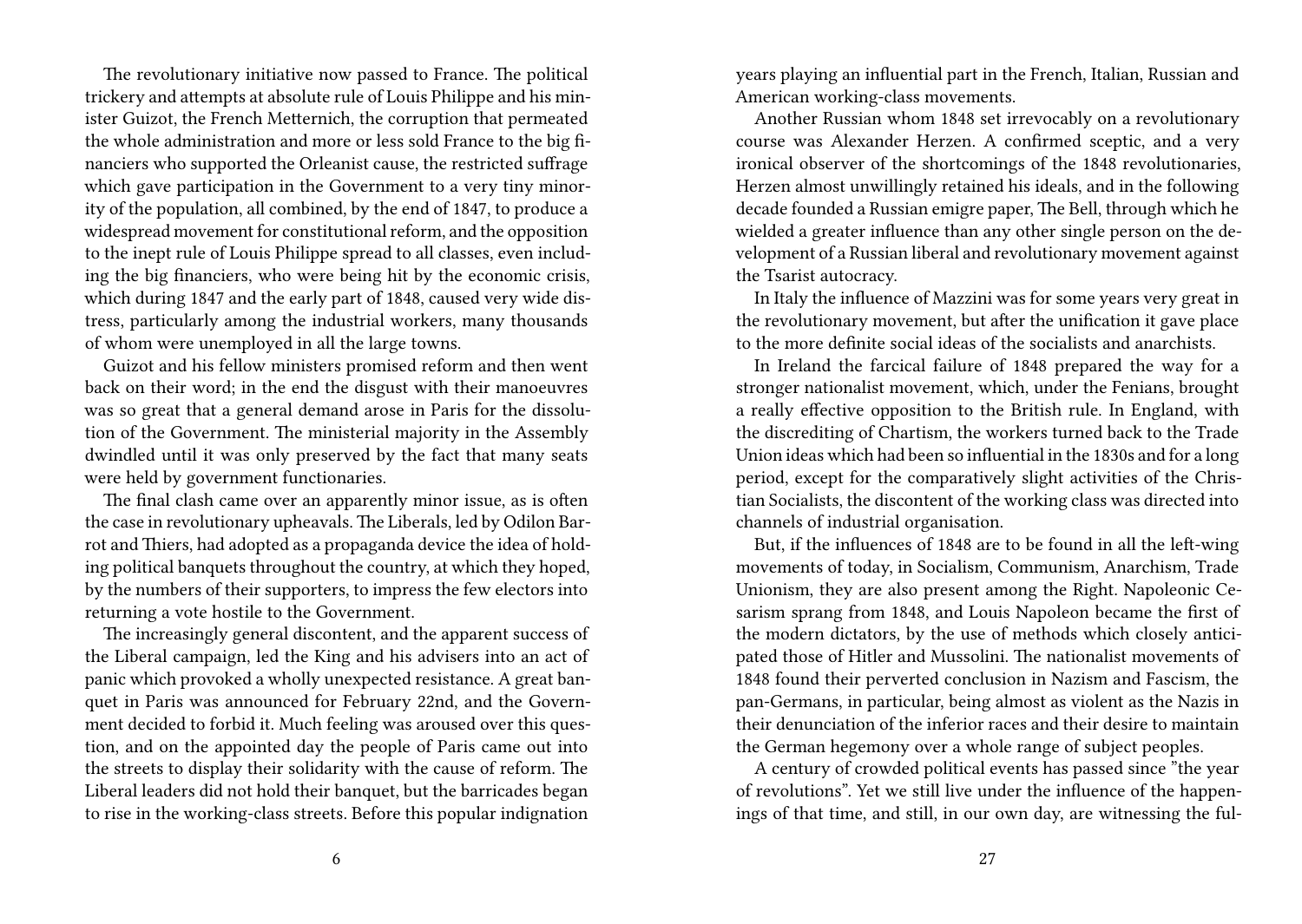Ferdinand Lassalle, the founder of the Social-democratic movement in Germany.

In the Latin and Slav countries the influence of Marx was late in becoming evident, and here the characteristic movements of the latter half of the nineteenth century stemmed from the ideas of other participants in the 1848 risings. In France the revolutionary movement subsequent to 1849 was divided mostly between the supporters of Blanqui, the founder of a species of extreme Baboeuvism and advocate of revolutionary dictatorship (he initiated the idea of the dictatorship of the proletariat ") and those of Proudhon, who, as an independent journalist, had subjected the events of 1848 to an acute criticism in his successive newspapers, all in their turn suppressed by the authorities. Proudhon denounced governmental institutions, and demanded the elimination of accumulated property. Under his influence a large mass of the French workers turned aside from political conspiracy into industrial organisation, and Syndicalism owed much to his teaching. During the Paris Commune of 1871 the rebels were mostly divided between the followers of Blanqui and those of Proudhon, while in its early days the Proudhonians were as influential in the First International as the Marxists.

Proudhon was the first continental anarchist, but the creation of an organised anarchist movement, which later played a very great part in social unrest in Latin Europe, Russia, Bulgaria and the United States, was undertaken by another active participant in the 1848 revolutions, Michael Bakunin. Although Bakunin had already absorbed Proudhon's ideas during 1848, his main preoccupation in these days was a kind of revolutionary pan-Slavism. When, however, he escaped to Europe after his decade of imprisonment, with his ideals of 1848 still unharmed, he entered the revolutionary movement of the 1860s as a declared anarchist, and led the strongest opposition to Marx in the International. This organisation eventually split into Marxist and Anarchist wings, and the anarchists remained the most important group in Spain, as well as for many

the King agreed to dismiss his ministry, and it is possible that the whole affair might have ended in a change of government and some mild electoral reforms, if a party of regular soldiers had not fired on a crowd of demonstrators and killed a number of them. All Paris rose in protest; barricades were erected in every quarter, and the workers, led by the moderate socialists like Ledru-Rollin and Louis Blanc, as well as by such extremists as Blanqui and Barbes, joined the bourgeois National Guard in a general uprising. The regular soldiers were mostly sympathetic towards the insurrection, and made no important resistance. Within two days the King abdicated and the revolutionaries invaded the Chamber of Deputies to demand a Republican Provisional Government. In the Chamber Lamartine, one of the Republicans' announced a list of Liberal members to form the new Administration, while at the offices of the revolutionary paper, La Reforme, another list was drawn up, consisting of Socialist politicians, and even one worker, Albert, while the Socialists seized the Prefecture of Police and the Post Office. Eventually a compromise was reached by the combination of the two lists. But the final result was a government with a right-wing Republican majority, and this fact was in due course to affect profoundly the course of events in the 1848 revolution in France.

At first there was almost complete unity among the revolutionaries, and in the early days the workers exercised a quite considerable influence, partly through the Socialist representatives in the Government, but more significantly through the innumerable revolutionary clubs which, under the leadership of men like Blanqui, Barbes, Cabet and Raspail, carried on the various Socialist ideals of Baboeuf, Saint-Simon, Fourier and Louis Blanc, and gave focus to the revolutionary aspirations of the people. Most of the workingclass demonstrations during 1848 in Paris sprang at least partly from the discussions of the clubs, yet it is significant that, with the exception of Blanqui, most of the club leaders lost their influence in the years following the failures of 1848, and more influence was eventually wielded by a man who had never sought to set himself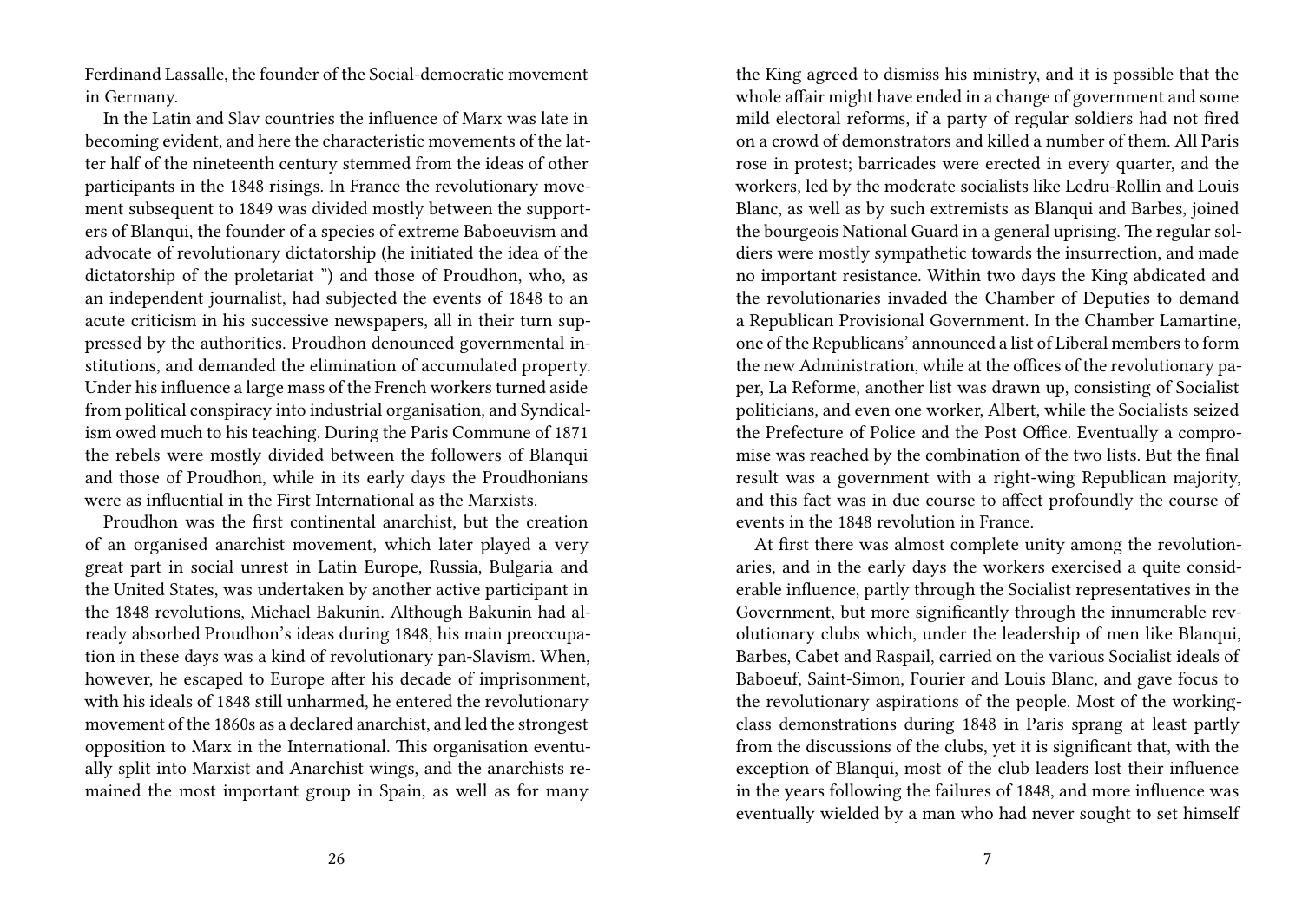up as a group leader, P.-J. Proudhon, the most energetic and independent political journalist of 1848.

The Provisional Government immediately set out to conciliate the workers by a number of reforms. A ten-hour working day was decreed, and a somewhat vague "recognition of the Right to Work" was propounded. Undercutting of wages rates by prisons, convents and other institutions was forbidden, and the community accepted responsibility for industrial accidents, the Tuileries being set aside as a hospital for this purpose. Sub-contracting was abolished, and the old trade guilds were replaced by organisations of workers and employers for conciliation purposes.

But these mild reforms were overshadowed by the initiatives of the workers themselves. They had at first demanded a Ministry of Labour; this was refused by Lamartine and the other Republicans in the Government, but, through the intervention of Blanc and Albert, a "Commission for the Workers" was set up at the Luxembourg. Delegates were elected by each trade, and a kind of Soviet of three or four hundred members assembled, providing, for a time at least, a centre for working-class industrial activity of a radical nature, as opposed to the purely political aims and methods of most of the clubs, with their doctrinaire leaders and orators. By intervening to support strikers, the Luxembourg Commission managed to obtain minimum-wage rates in a number of industries. It encouraged the formation of trade unions among the workers, and also the very wide movement of voluntary co-operatives of producers, which sprang up in many Paris trades. Finally, it issued programmes calling somewhat vaguely for the replacement of capitalist control of industry by a kind of mutualist Socialism, and encouraged workers to offer themselves as candidates in the elections for the Assembly.

Undoubtedly the vigour and power of this organisation aroused much disquiet and jealousy among the bourgeois members of the Government. The reactionaries began to gather in order to combat what they justly regarded as this new threat to their interests, while early in March the right-wing members of the Government set up a  $+ + +$ 

The period of revolution was ended, and a new period of reaction began in Europe, with Napoleon III and Bismarck taking the places of Guizot and Metternich. Some of the political movements of 1848 were to achieve a partial though twisted fulfillment at the hands of these new autocrats. German unity was achieved in a subordination of the remaining provinces to Prussian hegemony, an end hardly desired by the original Pan-Germans. Slav unity was to become a political weapon in the hands of the Russian Tsars, and in our own day has been achieved as much by force as by persuasion. Italian nationalism resulted in a unification of Italy under the Piedmontese royal house which did not accord with the original ambitions of Mazzini and Garibaldi. Most of the demands of the Chartists were gained in the ensuing century, but their attainment has not eliminated the need for radical struggles in other fields.

But the actual insurrections of 1848 do not loom so large in our vision today as the political and social tendencies which the revolution initiated. The movements of 1848, frustrated as they may have been in their achievements, were accompanied by a crystallisation of the political ideas which were later to become foundations for important social movements. Here it is sufficient to sketch them briefly.

The appearance of Marxist Communism, as a clearly defined political creed and the basis of a social movement, dates from 1848, for Marx's *Communist Manifesto*, although it may have been written late in 1847 and published a month before the outbreak of the Paris rising, was essentially motivated by the same spirit of revolt as provoked the various European uprisings. Neither Marx personally nor the *Communist Manifesto* had any great influence on the events of 1848; their time was to come in the following years when the workers had largely turned away from Jacobinism towards a more specifically working-class creed. Marx's influence was at first strongest among the German workers, but even there it was shared by another Socialist, who gave active sympathy to the risings of 1848,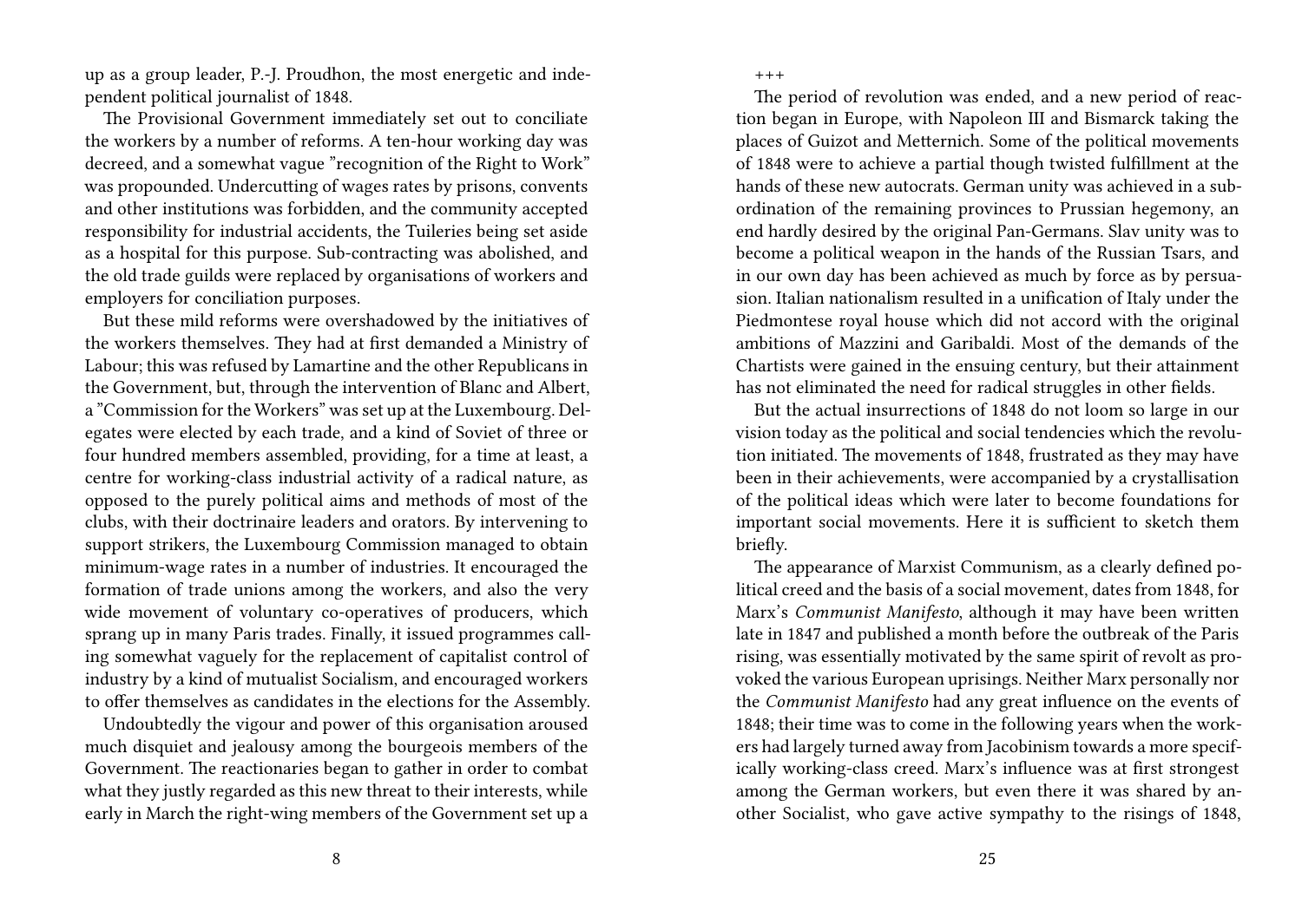from outside, the Venetians resisted Until it was no longer physically possible, until the last day's food had been eaten, the last ammunition had been consumed, and cholera had reached epidemic proportions. No city showed such a unanimous desire to maintain its essential liberties as did Venice throughout the whole period of the 1848 through 1849 revolution; it seemed as if the spirit of the medieval free cities had been here re-born and brought to a late flowering.

If Venice represented the last stand of the democrats in 1848, in Hungary the nationalist aristocracy carried on for a month longer. In April 1849, the Hungarians had finally declared their independence of the Austrian Emperor, and formed themselves into a Republic under the leadership of Louis Kossuth. The circumstance that led a revolution of landowners to abandon their dynastic loyalties had been what seemed to them the final treachery by which their King had called in a foreign autocrat to help in their suppression. For some months they carried on a great campaign of cavalry warfare, but in the end they were no match for the alliance of Austrians, Russians, Roumanians, Croats and Serbs. Moreover, they were split by internal dissensions, since many of their leaders, including the commanding general, Gorgei, found it hard to give up their monarchical ideas, and seem to have fought half-heartedly after Hungary became a republic. On August 11th the Provisional Government abdicated, and Kossuth fled the country, to enter on a life of picturesque exile in England. Two days later the main army, under Gorgei, surrendered at Villagos, and the Austrian General Haynau, who had already made himself notorious for his barbarities in Lombardy, instituted a rigorous process of shooting and hanging. Isolated bands of Hungarians continued to carry on a hopeless struggle against their enemies, and it was not until September 26th, six weeks after the collapse of the main forces, a month after the capitulation of Venice, that the last stronghold of the revolutions of 1848 through 1849, the Hungarian fortress of Komorn, fell to the Imperial armies.

scheme to counter the influence of the Luxembourg Commission by regimenting the unemployed into National Workshops, where they were drilled into a force which the Government hoped might be used against the independent and more militant workers grouped around the Luxembourg Commission. Once, indeed, the workers of the Ateliers Nationaux helped to break up a popular demonstration organised by the workers of the Luxembourg, but later, in the June days, they were to join very actively in the rising against the Government.

As an additional means of countering the influence of the Socialist revolutionaries, Lamartine formed, from the youths who had taken a somewhat hooligan part in the February Revolution, a kind of Janissary corps, the Garde Mobile, who were paid, drilled and disciplined to counter popular demonstrations or risings of the type by which he himself had come to power. This corps was to have a somewhat sinister place in French social history, and even today remains the most unpopular body in a country where nobody likes the police. Thus already, after the first few days of enthusiastic brotherhood in the February revolution, that clash of forces which later brought a sorry end to the revolution was already becoming evident.

## $+ + +$

Meanwhile, however, the news of the Paris revolution had an electric effect on the radical movements in the rest of Europe. The French revolutionaries maintained an internationalism, merely theoretical in the case of the middle-class liberals, but practical in the case of the more extreme Jacobins and Socialists. Lamartine, as Minister of Foreign Affairs, issued a manifesto to the other countries of Europe, which was guardedly internationalist, while at the same time showing a nationalist trend by denouncing the clauses of the 1815 treaty. But in practice the Provisional Government took a very cautious attitude, and Lamartine gave nothing more than fraternal phrases to the many deputations of European revolutionaries who came to petition him. Paris was full of foreign politi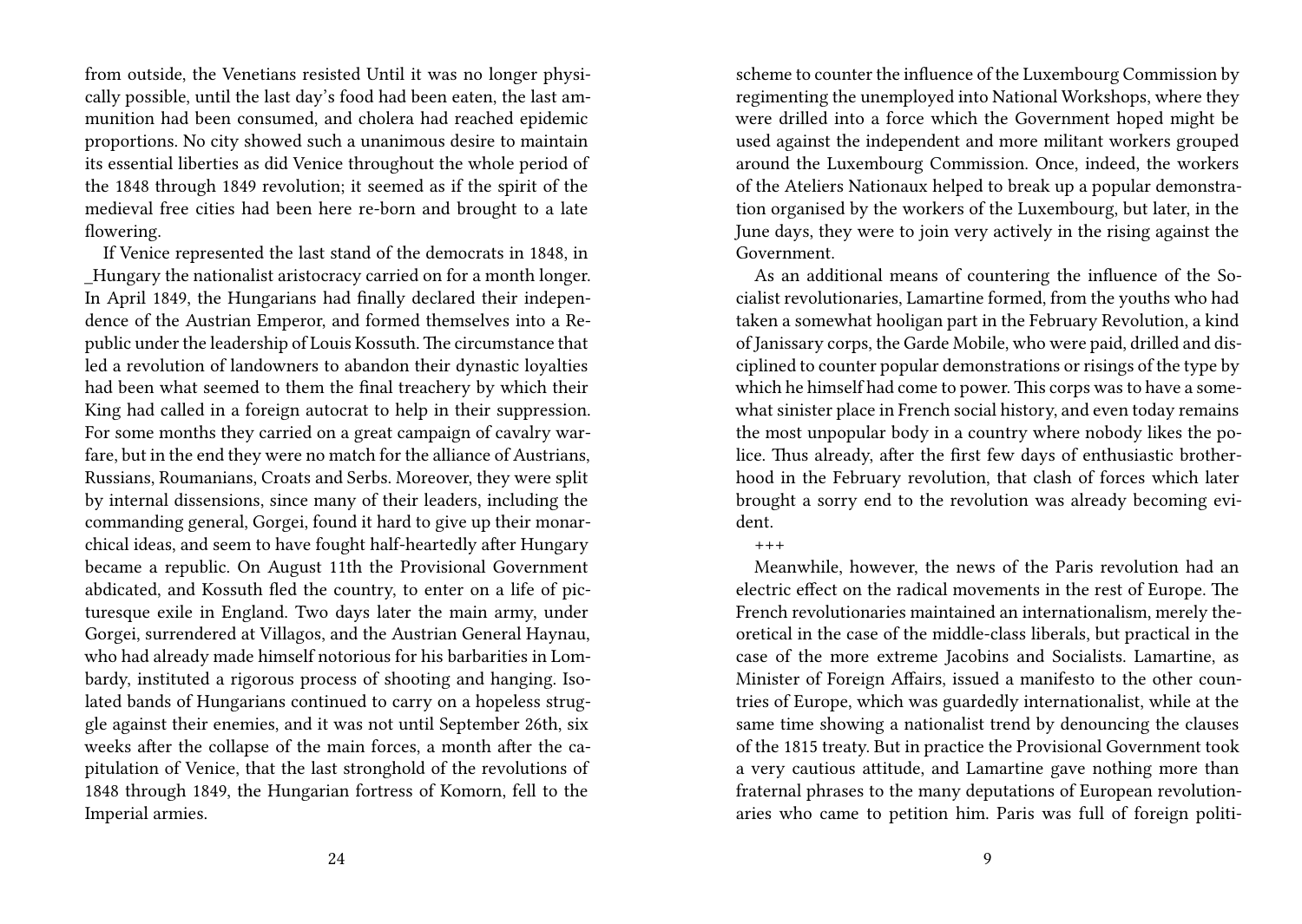cal refugees, and the revolution brought others flowing into this left-wing Mecca. But, although small expeditions of refugees were organised in France and crossed the frontiers into Italy, Germany and Belgium, they were not assisted in any material way by the Provisional Government, and their own plans were even frustrated by its acts. Only in the case of occasional individual agitators, like Bakunin, was any assistance given, and that was usually done secretly and in order to get rid of an embarrassingly subversive person.

However, although the French Republic never gave any material encouragement to insurrections abroad, the example of the February rising had a really stimulating effect throughout Europe between the Pyrenees and the frontiers of Russia. In Germany the discontent of the middle class began to manifest itself in action. In Italy the existing revolutionary movements were impelled to really desperate activity.

The previous year had already seen a stirring of organised opposition to the various German governments. In the Rhineland there were small groups of Socialists and Communists, among whom Marx was already prominent as the editor of the *Neue Rheinische Zeitung*. But Marx and his associates played a very minor part in the revolutionary movements of 1848, which were essentially liberal and Pan-German in character. The German revolutionaries were divided into Moderate and Republican camps. The Moderates, led by von Gagern and Mathy, aimed merely at a federation of the German States which would not interfere with the sovereignty of the existing dynasties, and some kind of democratisation of their individual governments. The Republicans, led by Hecker and Struve, who had held a conference at Offenburg in November, 1847, put forward a more radical but essentially similar programme. They asked for a German parliament elected by universal suffrage, for freedom of Press and conscience, for trial by jury and a graduated income tax, for the responsibility of ministers and the abolition of Privileges. To these demands they added a number of aspirations so imoutskirts of Rome, the French army entered the city on July 3rd, and on the 15th of that month the Papal Government returned to Rome. The French Republic had destroyed the Roman Republic and installed an autocrat in its place.

Encouraged by the general tendency, the princes of Germany began to attack what remained of the revolution in their territories. On April 12th, as I have already mentioned, the Frankfurt Assembly performed its one act of real defiance by declaring its constitution to be the law of Germany. The Chambers of Prussia, Hanover and Saxony decided to uphold this decision, and were immediately dissolved by their respective rulers, the King of Prussia calling on all the States to revise in an autocratic direction the constitutions which had been granted during the risings in the previous year. The German upper bourgeoisie had already consolidated their position as allies of the old aristocracy, and it was left for the petty bourgeoisie to make what resistance they could. In April there were risings in the Rhineland and Saxony, both of which were crushed by Prussian troops. Dresden put up a stubborn defence, among the fighters being Richard Wagner and, once again, Bakunin, who was arrested here and began his decade of rigorous imprisonment in the dungeons of Saxony, Austria and Russia. Dresden fell on May 9th, and the next day there began a revolt in Baden and the Palatinate. A Republic was declared in these provinces, and for more than two months the rebels resisted; it was the first time that any really effective resistance had been made to reaction in Germany, but it also failed when the last citadel of Rastatt fell on July 23rd, and the German revolution was at an end.

The months of August and September saw the two desperate last stands of the 1848 through 1849 revolutionaries. The first was in Italy. After the revolutions in every other part of that country had been crushed, the Republic of Venice continued to fight on, maintaining, under the leadership of a Jewish lawyer, Daniele Manin, a great unity of classes in the struggle to retain its ancient independence. Cut off from the rest of Italy and from any hope of assistance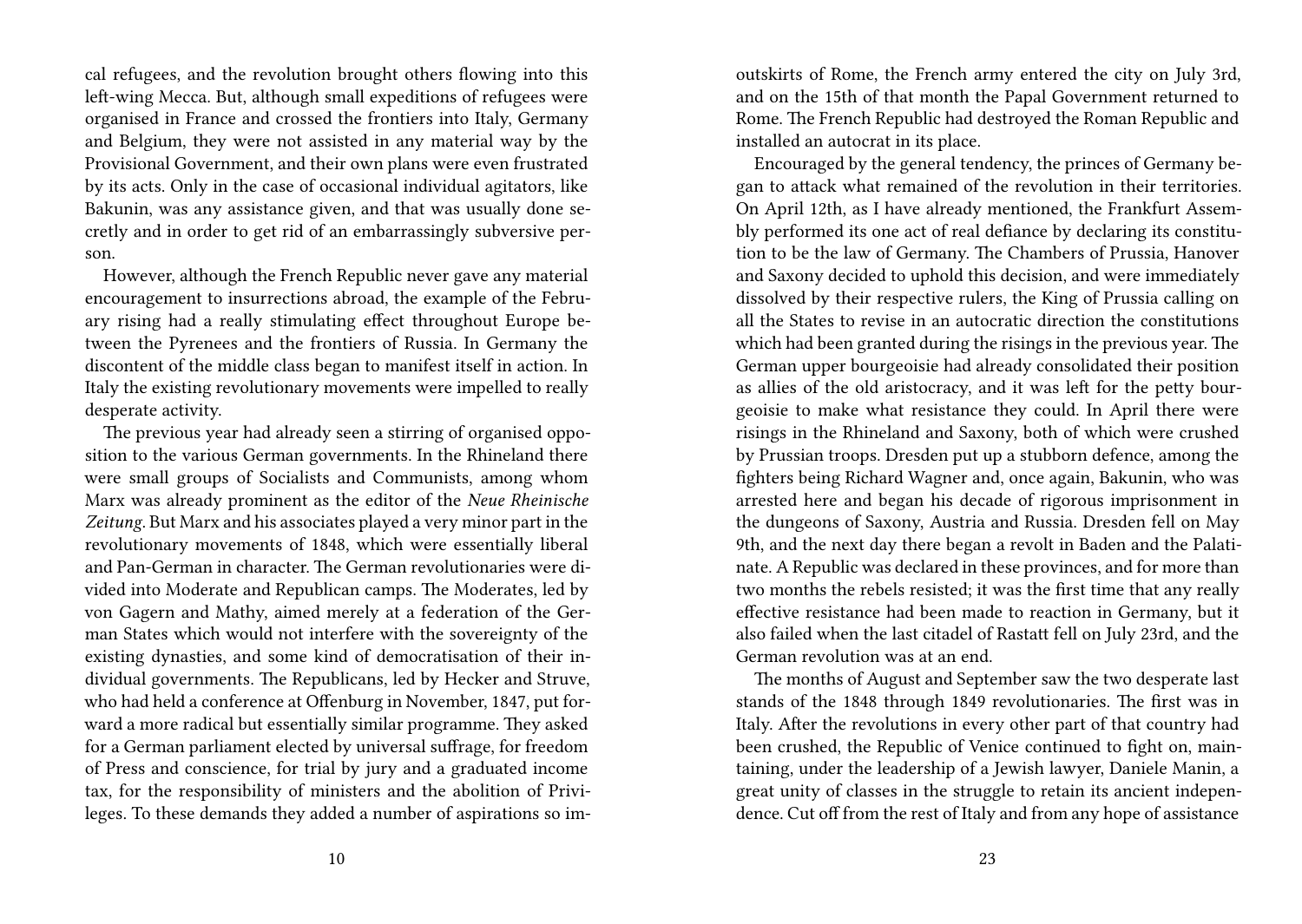there was a rebellion in Rome, the Pope fled to Neapolitan territory, and the Republic was founded.

The Roman rising was somewhat different from the previous insurrections, since it was inspired by Mazzini, the great idealist of the Italian revolution, who had never before enjoyed the chance of putting his ideas into practice. Mazzini was not a socialist, but he strongly opposed large-scale capitalism and landlordism, and his movement had such deep roots in the working class that in later years he was a serious rival of Marx and Bakunin for influence in the International. During the six months of the Roman Republic, Mazzini's disinterested administration and Garibaldi's dashing defensive tactics brought about a unity among the Roman people which was only equalled by that of the sister republic of Venice.

The events in Tuscany and Rome led Charles Albert of Piedmont to decide that if he wished to retain any influence in Italy he must act quickly, and on March 12th he again declared war on Austria and advanced into Lombardy.

The new insurrections in Italy and the successes of the Magyar armies in Hungary and Transylvania led the Emperor of Austria to the desperate measure of calling in the assistance of his fellow autocrat, the Tsar of Russia, to re-establish the integrity of his Empire. This signalised the beginning of a really concerted attack by the new alliance of autocrats and the upper bourgeoisie on the remnants of the revolutionary achievements in Europe. The Austrians, assisted by the Russians in Hungary, were enabled to defeat the Piedmontese at Novara and thus suppress once again the revolution in Lombardy. Meanwhile, the French sent an expedition to Italy. Nominally, this was to assist the Roman Republic and halt the southward march of the Austrian troops, but in fact it represented a move against the Republic, and this was made clear by General Oudinot's aggressive actions. De Lesseps was sent to enquire into complaints concerning Oudinot's conduct, but, when an even more reactionary Assembly was elected on May 29th, de Lesseps was recalled and Oudinot's role in Italy became clear. After desperate fighting in the

precise as to be virtually meaningless, such as "Comfort, education and instruction for all", "Protection of labour and the right to work", and "Adjustment of the relations between capital and labour". Their chief characteristic was a certain swashbuckling wordiness, but for all practical purposes their programme was essentially a liberal one of the most cautious kind.

These groups had succeeded in organising very little really effective resistance, and it may be doubted whether, without the impetus of the Paris rebellion, they would have gone far beyond vague discussion and fruitless resolutions.

But the news from Paris stirred them into action. On February 27th, von Gagern, leader of the Moderates, brought forward a resolution in the Darmstadt Chamber for a German National Parliament. Mathy persuaded the Grand Duke of Baden to grant a democratic constitution, and the rest of the smaller princes followed suit. The mood of the German people was still so cautious that these moves effectively forestalled the Republicans.

But the really great events in the German revolution were to come later in the month. On March 13th in Vienna, the very stronghold of the Empire, the people–burgesses, students and workers together–rose and overturned the seemingly undefeatable regime of Metternich. That statesman went into exile for ever, remarking to his wife, "Yes, my dear, we are dead." The Emperor conceded the people's demands for constitutional government. A National Guard was formed, and on the day after the revolution the great censorship machine of the Empire was destroyed, while the Diet was summoned to meet shortly.

From Vienna the revolt spread to the other great stronghold of German reaction, and on March 18th the barricades went up in Berlin, the troops retired from the city, and the King made haste to submit to the demands of the revolutionaries. The Prince of Prussia, who was regarded with hatred by the population, fled to join Louis Philippe and Metternich in comparatively untroubled England, and the King granted the usual constitutional demands and a political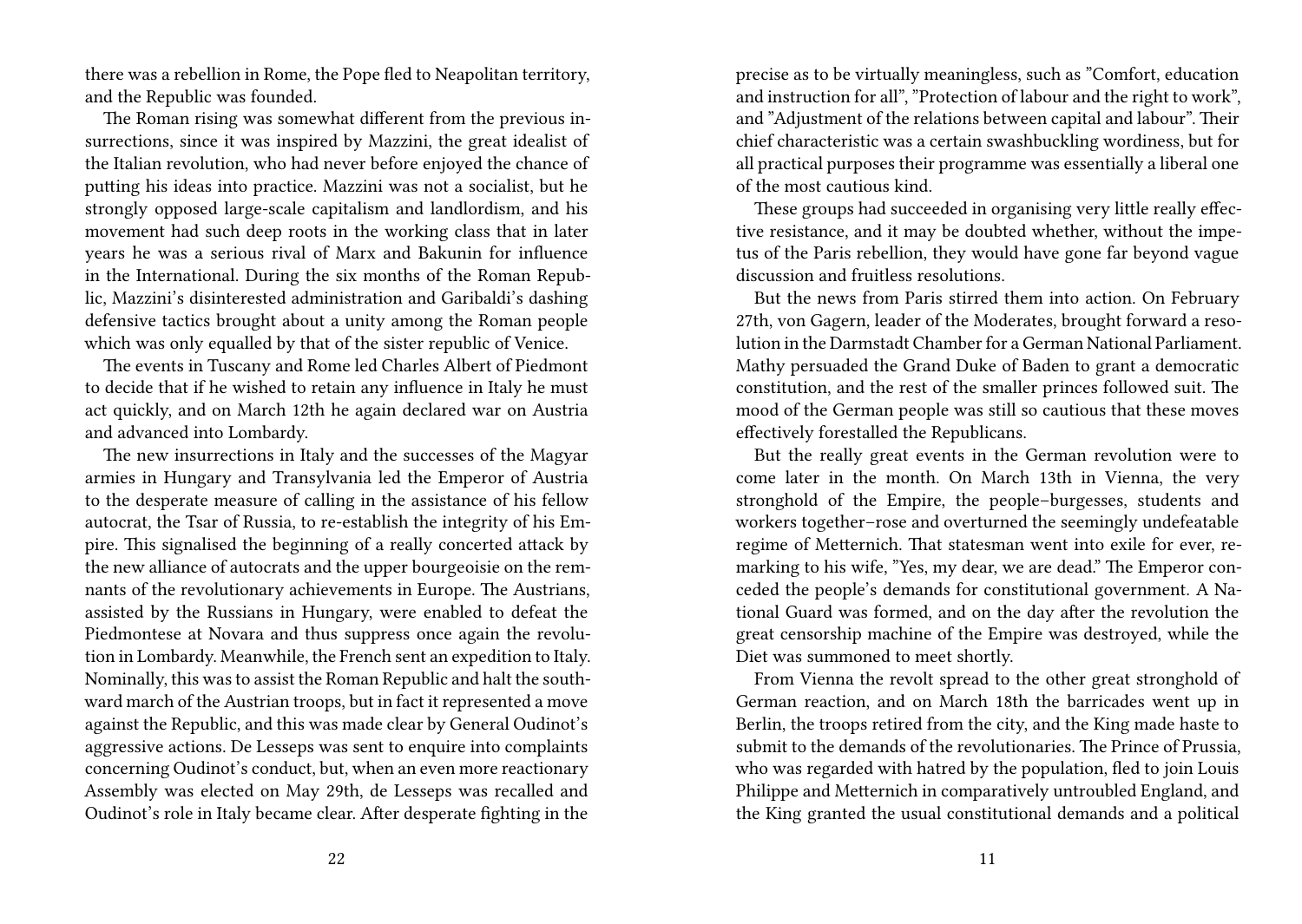amnesty, while a Liberal ministry was installed under Camphausen. On March 20th the King of Bavaria abdicated and Lola Montez fled from Germany; the first stage of the German revolution, so far as it went, was complete. The customary democratic freedoms and safeguards had been granted, the burden of feudalism was removed from the peasants, and German unity seemed to be carried a step nearer by the meeting on March 31st of the Vorparlament from the Estates of the various principalities. This body decided to convoke a National Assembly, based on universal suffrage, which it was expected would become the federal organ of the German nation, with the power to over-ride the will of princes, whether large or small.

In Italy the Paris revolution gave the impetus to a new wave of resistance. On March 10th, after wild demonstrations in the streets of Rome, the Pope granted a constitution and called in a government where churchmen were no longer preponderant. A few days later, when the news of the Vienna revolution reached Italy, the people of Milan rose in arms, and, after five days of very bitter fighting, drove the Austrians back to Verona. Venice rose on March 23rd, declaring a republic and taking possession of the Austrian arsenal and navy in their city. Willing to gain what he could from a unification of Italy, fearful of insurrection among his own subjects, and anxious to avoid trouble with the neighbouring revolutionaries in France, Charles Albert of Piedmont declared war on Austria and sent his army into Lombardy. Forced on by the demands of their subjects, even the Pope and the King of Naples sent expeditions to help the Piedmontese, though both of them later went back on their word, as soon as it seemed convenient to accept Austrian influence in preference to the revolutionary tendencies among their own people.

Meanwhile, even England had its revolutionary movement, though it assumed a somewhat farcical character. Chartism had been moribund for six years, since the failure of the Petition of 1842, but the news of the rising in Paris stirred up the remaining Chartists to new activity, and the existence of a certain amount of economic distress led the people in many parts of the country to express

rebel garrison, which terminated by the fall of Vienna on November 1st and the end of the Austrian revolution. Austria returned to its autocratic government, and, after Ferdinand's abdication in December and the accession of Francis Joseph to the imperial throne, the Diet, which had maintained a nominal existence for some months, was dissolved in March, 1849, and Austria retired temporarily from German affairs.

Nevertheless, the revolution had not been wholly fruitless, for, unlike the German States, the Austrian authorities made no attempt to re-impose feudalism on the peasants.

At the same time, the current of events led the King of Prussia to adopt a changed attitude towards the Assembly to which he had previously deferred, and, supported by the Liberals who had climbed to office in the revolution earlier in the year, he decided to dissolve this institution.

The members of the Assembly made a show of resistance, but, when Wrangel's troops appeared before Berlin, they were allowed to enter the city without hindrance, and the Assembly was finally dispersed, its members recommending a campaign of non-payment of taxes which met little response.

The revolution was in full retreat, for the following month Louis Napoleon, after a demagogic campaign aided by the excesses of the Royalists and the right-wing conservatives, became President of France, supported largely by the votes of French workers who had lost trust in Socialists like Ledru-Rollin and who mistakenly thought that by voting for Napoleon they were avenging themselves on Cavaignac and the Right. In this, as in many other points, the career of Napoleon resembled those of the modern dictators.

The early part of 1849 saw a new reversal of fortunes for the Austrian Empire. From January to March the Imperial armies fighting in Hungary met with continual defeats, while new insurrections broke out in Italy. On February 6th the people of Tuscany rose, and, after the flight of the Grand Duke, proclaimed a republic. Three days later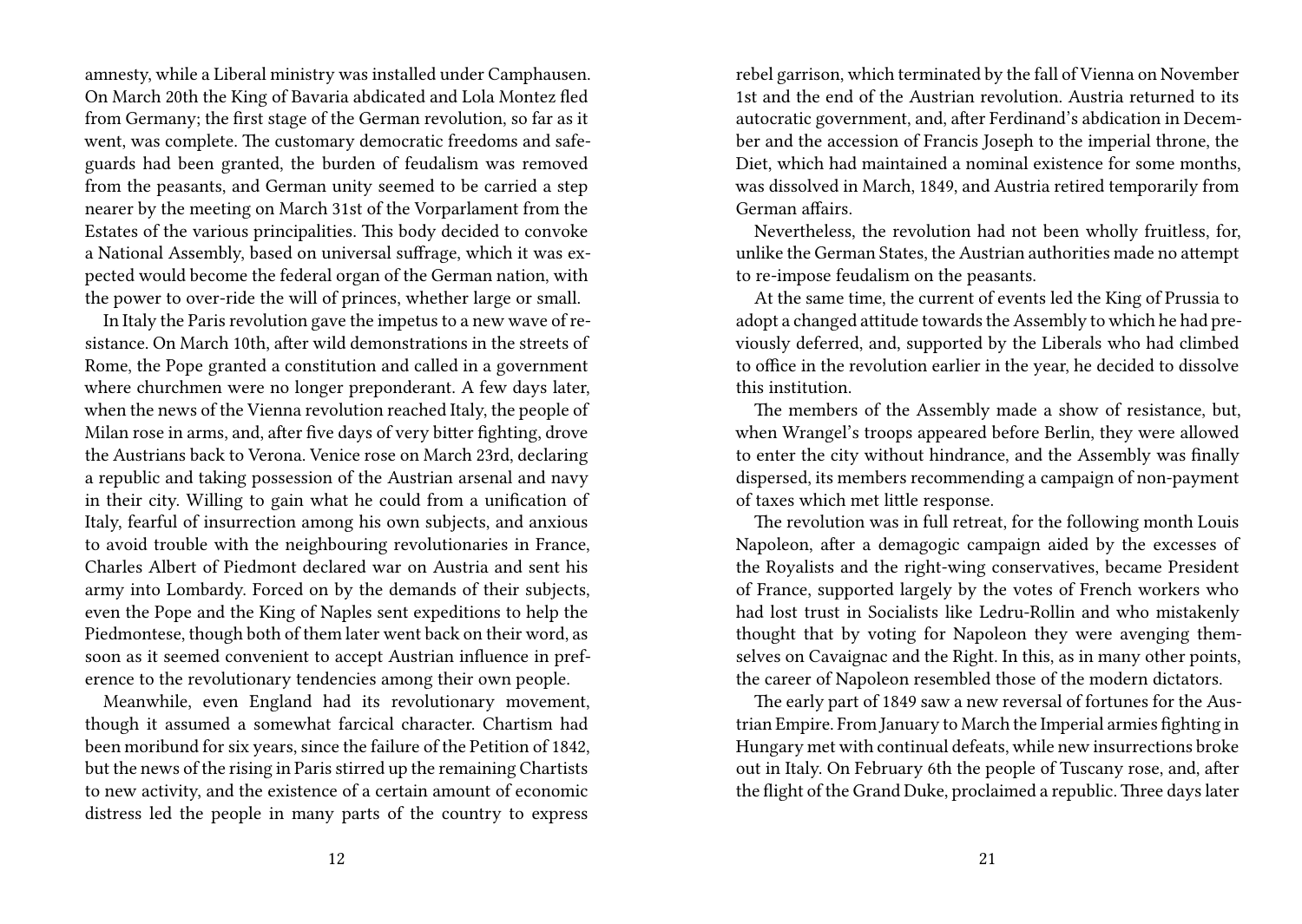ment of revolt against the Austrian Government, when, on June 15th, the morrow of a Pan-Slav conference, the people of Prague, supported by a number of Polish and Russian revolutionaries, including Bakunin, who happened to have reached that city during his travels, rose and drove out the Austrian troops. But the revolt was soon crushed, and from that time the Slav movements fell into the hands of bourgeois Nationalists who were willing to play the Emperor's game of divide-and-rule, in the hope of gaining some kind of autonomy, which, in fact, they never achieved.

During the late summer of 1848 the Emperor began to feel sufficiently confident to return to autocratic methods, so much did events appear to have turned to his advantage. On August 5th Milan had fallen and Charles Albert had withdrawn his forces to Piedmont, leaving the Venetian Republic as the only unconquered part of Northern Italy. Less than three weeks later a clash between the National Guard and the unemployed workers in Vienna had shown that the Austrian revolutionary movement was suffering from a similar division to that which had destroyed the revolution in Paris. In September, the Croats, with the tacit approval of the Emperor, began to advance into Hungary, and on October 3rd Ferdinand announced the annulment of the Hungarian constitution and appointed Jellachich, Ban of Croatia, the military ruler of Hungary, a calculated insult to the pride of the Magyar aristocracy, who had always regarded the Croats as an inferior race. Austrian troops began to assemble for the expedition against Hungary.

But Ferdinand had calculated without one factor, the citizens of Vienna, who stand out in the history of 1848 as the only people who were willing to sacrifice themselves for the freedom of another revolution. On October 6th the workers and students rose, the Minister of War was hanged from a lamp-post, and the Emperor fled in terror. But the next day Windischgratz began to collect an army of Slavs, and by October 23rd he had surrounded the city. The Hungarians made a halfhearted attempt to relieve the Viennese, but were defeated outside the walls, and there followed a general assault on the

their discontent in riots and demonstrations, which reached very formidable proportions in Glasgow and Edinburgh. A new Convention was called, in order to present a further petition, and the creation of a revolutionary National Assembly was even proposed. But popular support for the Chartists had shrunk more than either their leaders or the Government imagined.

A great demonstration to present the petition was planned for April 10th, and the authorities, with their minds full of the examples of Paris, Vienna, Berlin and Rome, made elaborate and frightened precautions, calling many troops into London and recruiting from among the wealthier classes a great mass of special constables for duty on the day of the demonstration, among whom was Prince Louis Napoleon, very soon to become the final destroyer of the achievements of 1848 in France.

The demonstration, however, proved a complete fiasco. A small crowd gathered to hear the speeches, and the procession allowed itself to be halted by the cordons of police and troops at the Thames bridges. The day reached a silly conclusion, when the petition was delivered to the Houses of Parliament in three hansom cabs and was found on examination to contain less than two million names instead of the five or six millions boasted by the Chartist leaders. Moreover, many of the signatures were clearly bogus, since, it appeared, Queen Victoria and the Duke of Wellington were both signatories, the latter no less than seventeen times!

Thus the English revolutionary movement ended in an ignominious atmosphere of bathos and hoax, and the Government had no difficulty at all in suppressing the few physical-force Chartists who still tried to arm and drill themselves for an insurrection.

Similarly, the Young Ireland movement received an illusory impetus from the February rising, with almost as poor a conclusion as that of the Chartist movement. There was a great deal of revolutionary talk, and the various Nationalist newspapers published inflammatory articles calling for armed rebellion against the alien masters, and giving detailed instructions in the technique of insurrec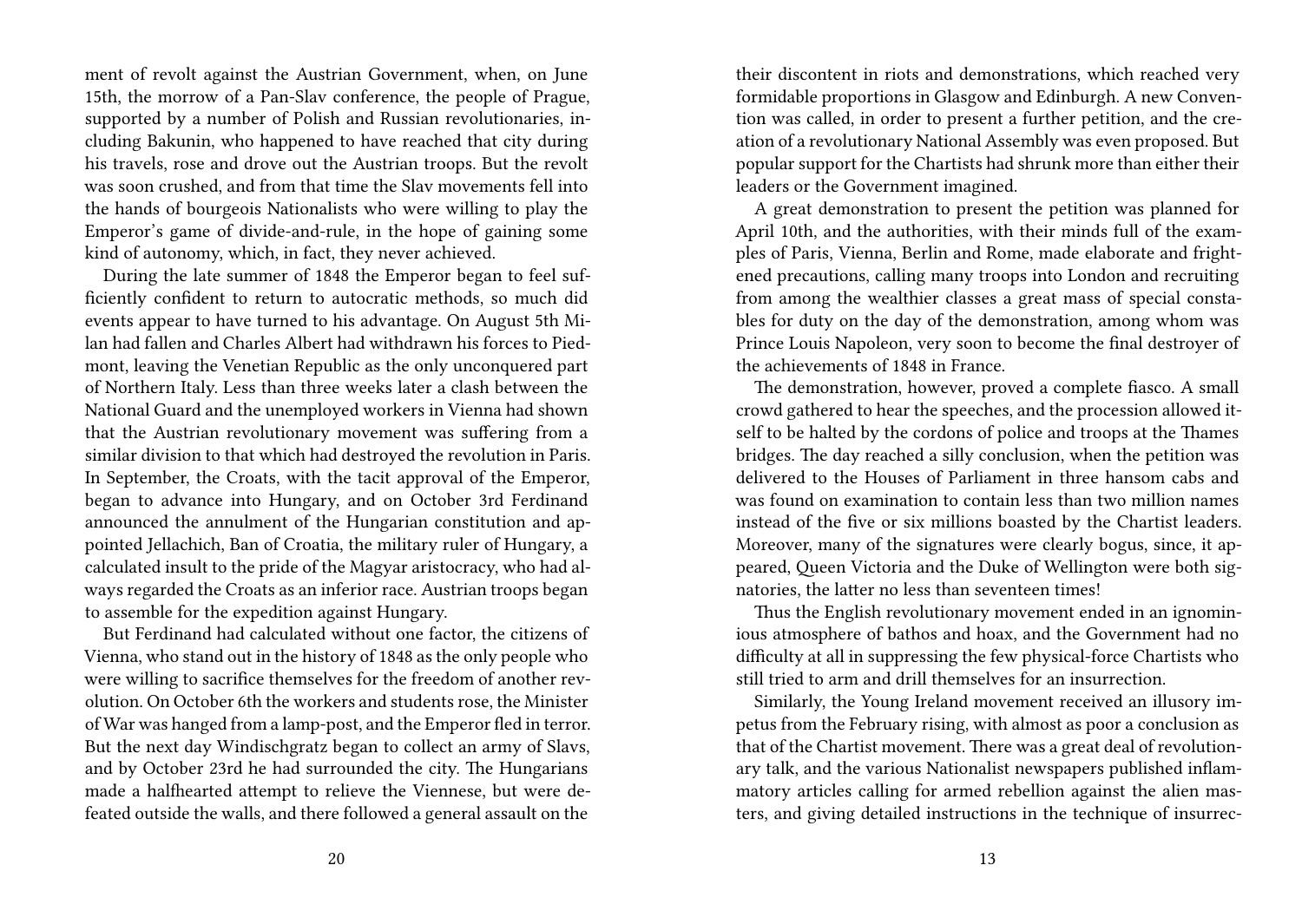tion and the manufacture of weapons and explosives. But the Irish population was as yet unprepared to give adequate support to a revolutionary movement. In June the most active of the revolutionary leaders, Mitchel, was arrested, and the movement soon collapsed, the remaining rebels of any importance being picked off by the authorities and transported. A few isolated riots and armed clashes took place, but these were completely frustrated by the weakness of the leaders, who preached fiery revolution but were, in general, too scared to carry it out or encourage it in others.

## $^{+++}$

The revolutionary impetus in Europe was of no long duration, and within two months it became evident that the upper middle class, having installed themselves in power, were unwilling that the revolutionary movements should go any further, and were not averse, in order to gain this end, from allying themselves with those remaining reactionaries who were not yet completely discredited.

Already, in France, a demonstration of the left, led by Blanqui and other club orators, was dispersed because Louis Blanc, the veteran Socialist, intervened on the side of "order" and persuaded the majority of the demonstrators to go home in peace. Blanc's rightwing associates regarded this as a triumph for their ends, and a fortnight later they issued a document, the Piece Tascherau, which purported to show that Blanqui had given information on subversive movements to the Orleanist police. If one considers Blanqui's inflexible character, as demonstrated in his single-minded and almost religiously fanatical career of conspiracy and repeated imprisonments, it is difficult to believe that this paper was anything otherthan a forgery, particularly as no evidence has been produced in corroboration. But it had the desired effect of alienating many revolutionaries from the individual whom the Liberals feared most, and this effect was assisted by the personal animosity which existed within the revolutionary ranks between Blanqui and the equally influential Barbes, his former friend.

cal significance as a precursor of the later movements for a united Germany which ended in the hegemony of Prussia–an event anticipated by the Assembly when it offered the crown of Germany to the Hohenzollerns.

The various subject races of the Austrian empire were late in joining the revolutionary movement, and their role was for the most part reactionary in its effect. In Hungary, as we have said, the revolution remained in the hands of the landowners and the upper middle class, and it was to a Diet of noblemen that the Emperor granted a constitution after the March rising in Vienna had made him feel insecure enough to wish to placate any potential ally. And, for the time being at least, this act stood him in good stead, since during its early days the Hungarian movement remained monarchical and the Republican agitation of men like Perczel had little effect. Indeed, so loyal were the Hungarians to the Emperor, and so little were they willing to understand other peoples who fought for national freedom, that in June, 1848, they actually sent an army to assist in subjugating Lombardy and Venetia.

The acquisition of partial autonomy only increased the nationalist tendencies of the Magyars, and made their rule more intolerable to the Serbs, Croats and Roumanians included within their territories. In May, 1848, there was a general rising of these peoples, of a racial rather than a social character, and for the rest of its existence independent Hungary was beset by revolutions among its subject peoples which might have been placated by a less haughty treatment on the part of the ruling race. But, as it was, the Slavs and Roumanians, incensed by the treatment they received, allowed themselves to be used as tools by the Austrian Government, which maintained a pretence of impartiality towards the differences between the Hungarians and their subjects, but which in fact secretly encouraged all these races, and particularly the Croats, in their rebellion.

The Slavs, in fact, play an unhappy part in the history of the European revolution. There was, indeed, one genuine Slav move-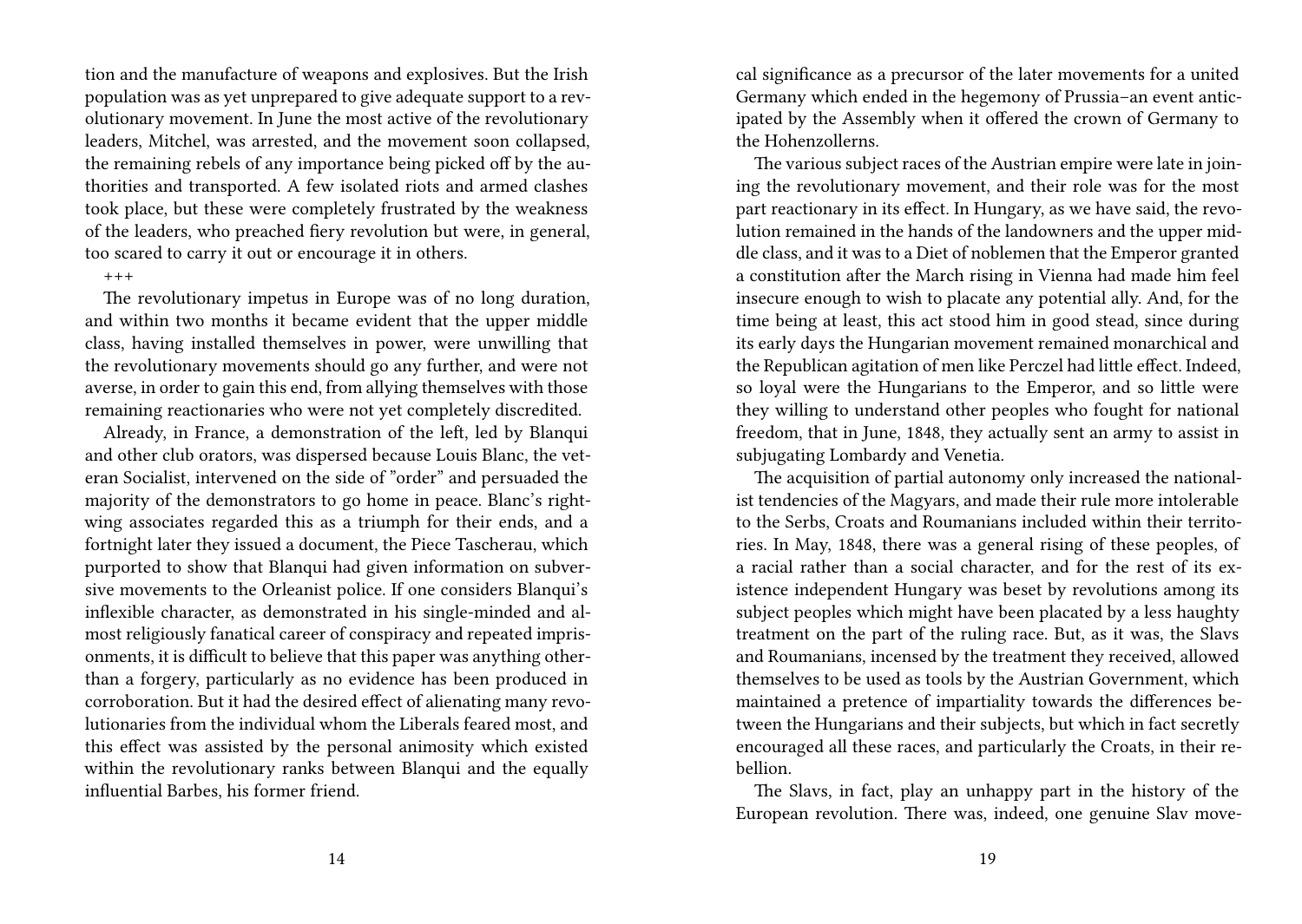The June days represented a major setback to revolutionary aims throughout Europe. Everywhere the more conservative elements began to take the lead. In Germany the princes and their ministers gained confidence, in Italy such reactionaries as the King of Naples began to resume their despotic power and to revoke the constitutions they had granted when the popular uprisings first made them retreat in panic. The most significant effect was that, after June, the European revolution began to lose its social character and to become more nationalist. The nationalist revolutions in Hungary and Italy survived for more than a year after the Paris revolution, with its social basis, had virtually ended.

From June onwards the interest shifts almost wholly to the Austrian Empire and its spheres of influence, Germany, Italy and Hungary, and becomes increasingly centred on the attempt by the Emperor and the petty despots of Germany and Italy to regain the power which they had lost in the fall of Metternich.

The radical movement in Germany began to decline as soon as the inspiration of Paris was removed. In April Hecker had made another rising in Baden, but was again defeated, and in May there had been demonstrations in Vienna which forced the Emperor to promise a constitution and depart to the safety of Innsbruck. But when the Frankfurt Assembly finally met on May 18th, its conservative character soon became evident, and this was confirmed when the Archduke John of Austria was elected Regent of the German empire. Very soon the Frankfurt Assembly was encouraging nationalist aggressions against the Danes, and supporting the Emperor in his campaigns against the Italians, the Hungarians and the Slavs. During its whole life, this Assembly devoted itself to wordy discussion and achieved almost nothing; when at last, in March, 1849, it awoke and announced its constitution to be the law of Germany, the gesture was many months too late, and its Rump, deprived of the conservative majority, died uselessly on its ignominious expulsion from Wurtemberg in June, 1849. Nevertheless, while in itself the Assembly was almost completely useless, it has some histori-

The early part of April was devoted to a systematic propaganda against the revolutionary Left. The middle-class elements were consolidated, the working-class "fifth column" was fostered in the National Workshops and the Garde Mobile. By the middle of April the revolutionary tide in France had definitely turned. On the 16th of that month the workers' delegates of the Luxembourg organised a large but very peaceful demonstration to the Hotel de Ville. The authorities called on the National Guard and the men from the National Workshops, who appeared in large numbers and broke up the demonstration shouting slogans against the "Communists". Another veteran Socialist leader, Ledru-Rollin, told the deputation which waited on him to go home and cause no more trouble, and thus, like his associate Louis Blanc, played his part in frustrating the movement which he himself claimed to lead.

A few days later the elections took place, and the Right secured a large majority of the seats, particularly in the peasant districts. The Party of Order, a heterogeneous combination of royalists and conservative republicans, gained the ascendancy, and they were not slow to pursue their advantage. When the workers of Rouen held a demonstration four days later to complain of the manipulation of the polls, the National Guards shot them down. The Parisian revolutionaries were incensed by this act, but the new Assembly went so far as to elect as its own vice-president the officer responsible for the massacre. It was, furthermore, decreed that no more petitions should be presented.

The Parisian workers were disgusted at the trend which events were taking, and, after the Luxembourg Commission had held its last meeting on May 13th, they began to think of open demonstrations of their discontent. Two days later, the clubs organised a demonstration, ostensibly to present a petition for aid to Poland, but really to make a show of strength in the Paris streets in defiance of the Assembly's ban. After invading the Chamber and proclaiming its dissolution, the demonstrators went back to the Hotel de Ville, where they elected a new Provisional Government. The